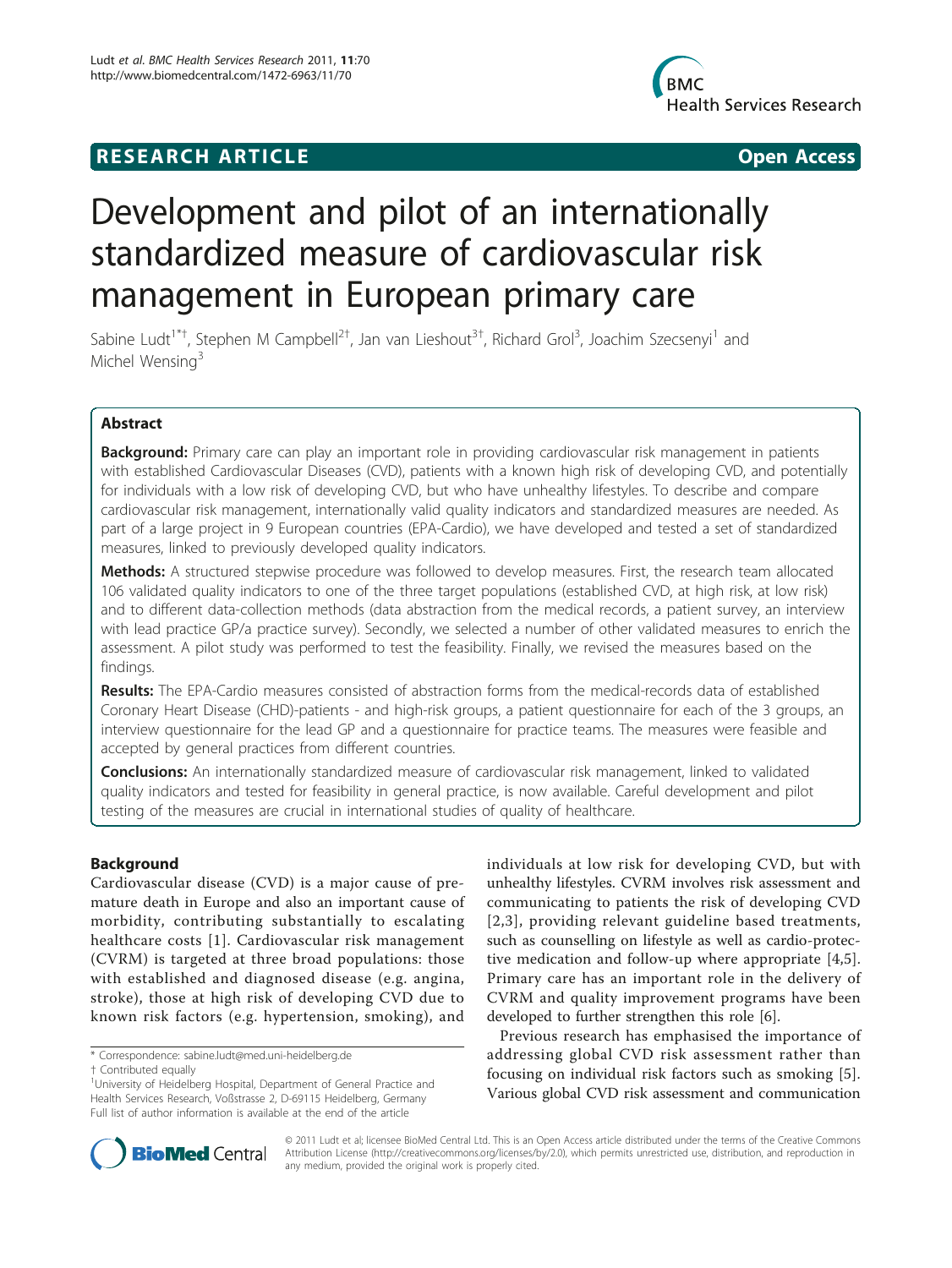instruments for use in primary care have been developed across Europe [\[7-12](#page-8-0)], but there are differential and inconsistent use in routine clinical practice between and within countries [[13-15\]](#page-8-0). The EUROASPIRE studies have advocated the need for more effective lifestyle management of patients at high risk and medication management of patients with coronary heart disease (CHD) [[16\]](#page-8-0). These findings were derived from patients receiving treatment from medical specialists, whereas most patients received treatment in primary care, particularly in countries with a strong primary care system [[17,18\]](#page-8-0).

Quality indicators (QI) are used widely across Europe and internationally as part of quality improvement and pay-for-performance schemes [\[19](#page-8-0)-[21\]](#page-8-0), but research suggests that not all patients received the necessary evidence-based care that underpin these indicators [\[22,23\]](#page-8-0).

We started a large project (EPA-Cardio) to assess CVRM in primary care across Europe. The participating countries were recruited from the TOPAS Europe Association, which is a collaboration between researchers of quality improvement in healthcare, founded in January 2005 [http://www.epa-cardio.eu.](http://www.epa-cardio.eu) In the first stage of the EPA-Cardio-project, we developed quality indicators for the prevention and management of cardiovascular disease in primary care [[24\]](#page-8-0). Careful development and testing of measures linked to these quality indicators were deemed crucial for valid international comparisons. This paper describes the methods used to develop the set of measures, the results of a pilot in different countries of these measures, and the resulting final standardized EPA-Cardio instrument.

# Methods

The development of the data collection instruments and piloting took place between March 2007 and January 2008. A core group of researchers (SC, MW, JvL, and SL) developed the prototypes of the instruments, and discussed and refined it in meetings with the project partners. Pilot tests were done with GPs volunteering to participate.

## Development of the EPA-Cardio instrument

The EPA-Cardio instrument was developed by the project partners of the EPA-Cardio project, from 9 European countries, Austria, Belgium, Finland, France, Germany, Slovenia, Switzerland, the Netherlands and the UK. The measures were linked to the previously selected quality indicators (QI), using a modified Delphi Technique with expert panels in each participating country by a team, which was part of the first project [[22,23\]](#page-8-0). The expert panels rated a core set of 44 indicators valid across 4 conceptual quality domains (lifestyle, clinical processes and outcomes, organisation and

patient perspective). Furthermore, a broader set of additional 62 indicators had been rated "restricted valid" with a lower level of agreement. We decided to include these indicators in our study, because the core set mainly reflected the secondary prevention in patients with diabetes or established CVD, neglecting the primary prevention and patient perspective, which were represented in the wider set (broad set). (Table [1\)](#page-2-0)

The core group of researchers reviewed each of the 106 indicators and made 2 decisions per indicator (Figure [1](#page-2-0)): First, to which patient group was the indicator relevant; and second to the recommended data collection instruments. Indicators that were not applicable to a certain patient group, representing rather organisational aspects in general, were allocated to "general organisation" (table [1](#page-2-0)). As some quality of care-domains, such as patient perspective, and the "primary-prevention group" were under-represented in the quality indicator set, a number of additional measures (not linked to the quality indicators) were selected for subsequent research. The instruments were developed and agreed in a series of meetings between March and August 2007. All project partners discussed their disagreements, which led to several revisions of the instruments. The resulting EPA-Cardio instrument was developed in English and translated into relevant languages using forward and backward procedures [\[25](#page-8-0)].

# Patient populations (table [2\)](#page-3-0)

## Patients with established/diagnosed CHD

Some indicators related to CVD overall, and others in particularly to coronary heart disease (CHD). To facilitate data collection and homogenise our study group, we decided to focus on the patient group to whom all these indicators apply, i.e. patients with CHD. We excluded patients with diabetes because our primary focus was on patients with CVD.

## Patients 'at high risk'

While we used widely accepted risk-calculation models to define high risk, for pragmatic reasons we defined 'high risk' for the EPA-Cardio pilot as a 'male smoker over 60 years of age. For these individuals (without other risk factors), the risk of fatal or nonfatal CVD events within 10 years was estimated at 14.4%, using a German electronic risk calculation instrument [[10\]](#page-8-0), meeting the definition-criteria of high risk. We expected to facilitate patient sampling by focusing on one risk factor other than age and gender.

## Adults with unhealthy life styles

Only a few indicators related to this population. In EPA-Cardio, we focused on all individuals between 18 and 45 years. As risk and risk factors for CVD increases with age, we used this age limit with the intention of separating this group from patients at high risk of CVD.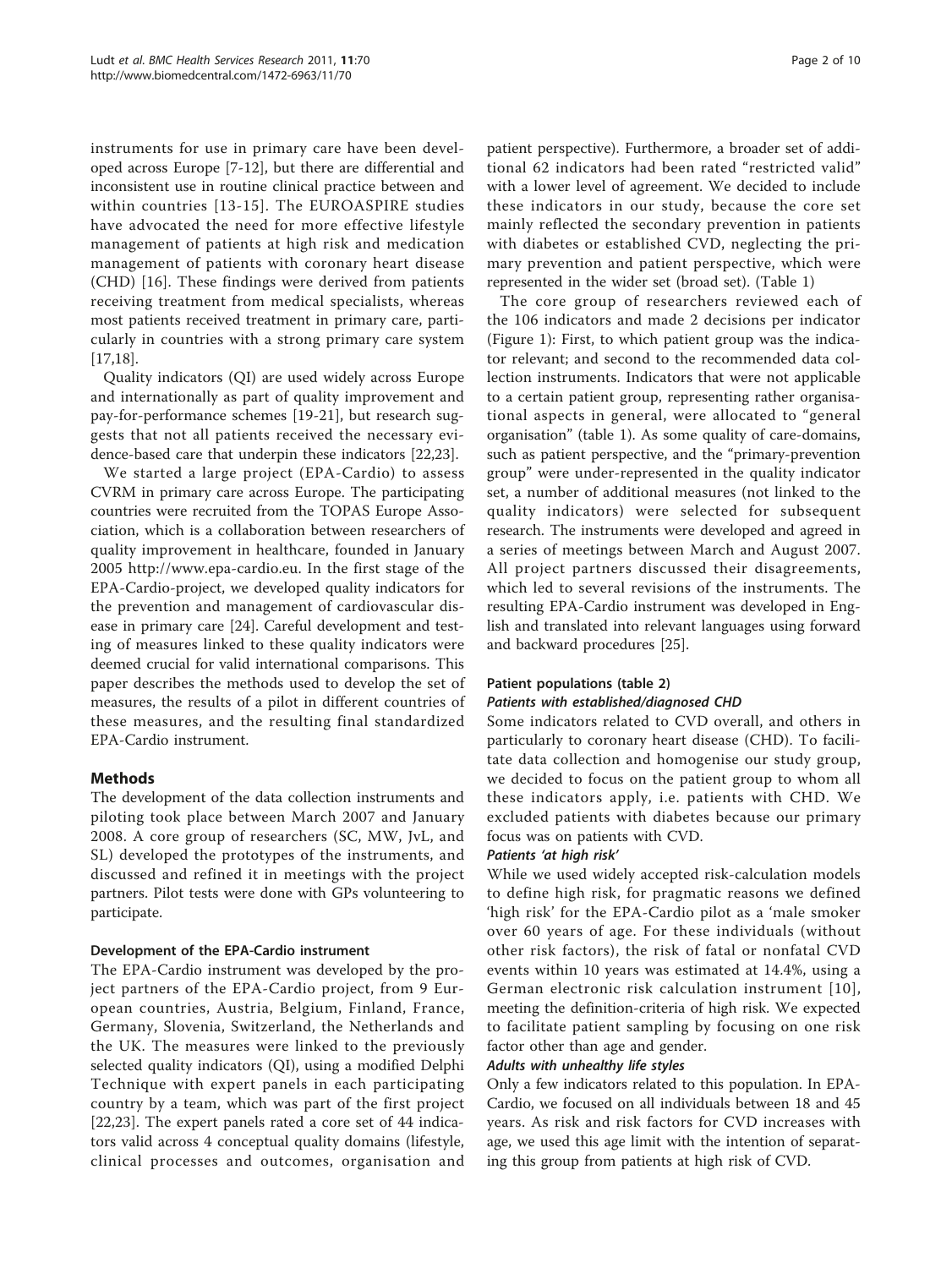|                              |                      |                |          |                          |                     | <u>concenten mourous and pauche groups</u> |                              |     |              |                      |           |                          |          |  |
|------------------------------|----------------------|----------------|----------|--------------------------|---------------------|--------------------------------------------|------------------------------|-----|--------------|----------------------|-----------|--------------------------|----------|--|
| Data collection method       | Medical record audit |                |          | Patient survey           |                     |                                            | GP interview/practice survey |     |              | overall number of QI |           |                          |          |  |
| Quality of care domains*     | T.S                  | C <sub>P</sub> | Ω        | PP                       | ıς                  | CP                                         |                              | PP  | $\varsigma$  | CP                   | Ω         | PP                       |          |  |
| Patient groups               |                      |                |          |                          |                     |                                            |                              |     |              |                      |           |                          |          |  |
| Patients with diabetes**     | (4)                  | 11<br>(3)      |          |                          |                     | (0)                                        |                              |     |              |                      |           |                          | 17(7)    |  |
| Patients with CVD            | 5<br>(4)             | 18(9)          | (1)      | $\overline{\phantom{a}}$ |                     | (0)                                        | $\sim$                       | (0) |              |                      |           |                          | 26(14)   |  |
| Patient at high risk for CVD | 3<br>(0)             | 20(7)          | (1)      |                          |                     |                                            |                              |     |              |                      |           |                          | 24(8)    |  |
| Primary prevention group     |                      |                |          |                          | (0)                 | 3<br>(0)                                   | (0)                          |     |              |                      |           |                          | 6(0)     |  |
| Practice organisation        |                      |                |          |                          |                     |                                            |                              |     |              | 18<br>(8)            | 15<br>(7) | $\overline{\phantom{a}}$ | 33 (15)  |  |
| Overall number of OI         | 13<br>(8)            | 49<br>(19)     | 2<br>(2) | 0                        | $\mathbf{2}$<br>(0) | 5<br>(0)                                   | (0)                          | (0) | $\mathbf{0}$ | 18<br>(8)            | 15<br>(7) | 0                        | 106 (44) |  |

<span id="page-2-0"></span>

|  |  | Table 1 Allocation of the quality indicators (QI) - Data collection methods and patient groups |  |  |  |  |  |  |  |  |
|--|--|------------------------------------------------------------------------------------------------|--|--|--|--|--|--|--|--|
|--|--|------------------------------------------------------------------------------------------------|--|--|--|--|--|--|--|--|

 $*$  LS = Lifestyle; CP = Clinical processes; O = Organisational aspects; PP = Patient's perspective.

\*\* The group of patients with diabetes had been excluded in the study.

The numbers refer to the broad set of 106 quality indicators (QI) that were scored "restricted valid" with a lower level of agreement within all country panels. The numbers in brackets refer to the core set of 44 quality indicators (QI), as part of the broad set, that were scored "valid" with a high level of agreement within all country panels.

#### Patient samples

## Established CHD and 'at high risk' groups

Data collection procedures differed between the participating countries, due to ethical and legal regulations, and the number of available practice team members. The research team provided guidance for patient sampling and data collection as part of the EPA-Cardio instrument.

In Germany, Slovenia, Switzerland, and the Netherlands, patient selection and data extraction of the medical record audit was conducted by a practice nurse (guided by the GP). Support by telephone and email was provided by a researcher in the relevant country. In Belgium, the GP took over this task, and, in the UK, a

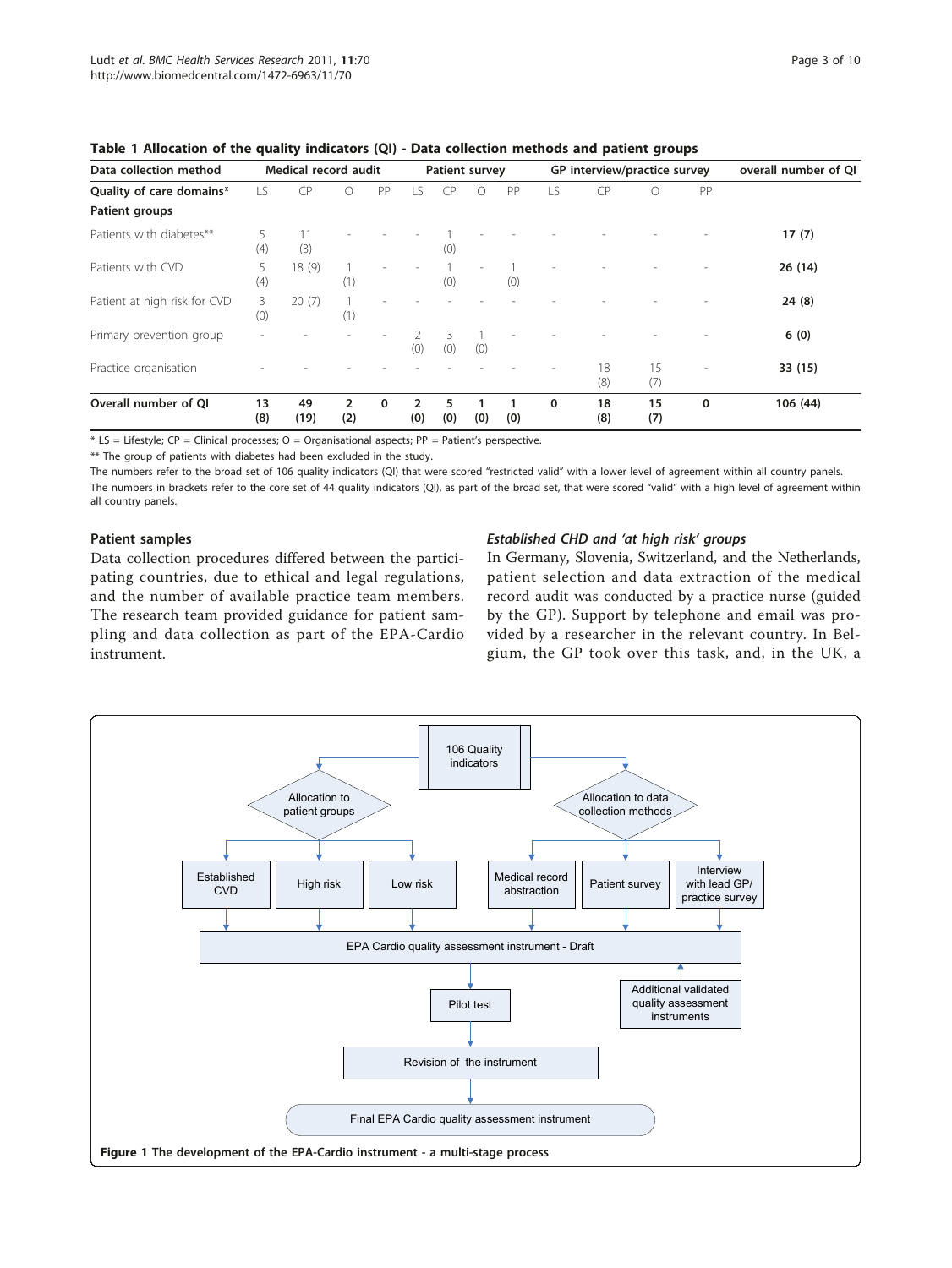<span id="page-3-0"></span>Table 2 Inclusion- and exclusion criteria for different patient groups

| Patient groups                                | 1. Patients with CHD                        | 2. Patients at high risk                                  | 3. Primary-prevention group                  |  |  |  |  |  |  |
|-----------------------------------------------|---------------------------------------------|-----------------------------------------------------------|----------------------------------------------|--|--|--|--|--|--|
| Inclusion criteria:                           | - Documented diagnosis                      | $-Men \geq 60$ and                                        | - Age: 18-45 years                           |  |  |  |  |  |  |
|                                               | - ICD 10 code: I20-I25 or                   | - Smoker:                                                 | - Registered or regular visitors in practice |  |  |  |  |  |  |
|                                               | - ICPC-2 code: K74-76                       | $-$ ICD 10: F17 or                                        |                                              |  |  |  |  |  |  |
|                                               |                                             | $-$ ICPC-2: P17                                           |                                              |  |  |  |  |  |  |
| Exclusion criteria for all 3 groups:          | - Diabetes                                  |                                                           |                                              |  |  |  |  |  |  |
|                                               | - terminal illness                          |                                                           |                                              |  |  |  |  |  |  |
|                                               | - cognitive disorders (e.g. dementia)       |                                                           |                                              |  |  |  |  |  |  |
|                                               | - psychiatric diseases (e.g. schizophrenia) |                                                           |                                              |  |  |  |  |  |  |
|                                               | - lack of language knowledge                |                                                           |                                              |  |  |  |  |  |  |
| Exclusion criteria for patient groups 2 and 3 |                                             | - established CVD (Angina, Myocardial infarction, stroke) |                                              |  |  |  |  |  |  |

Only the first two groups were included in the pilot study.

researcher visited the practice to conduct the searches and the audit in collaboration with practice staff.

Where there identified more than 30 patients in a practice, we used random numbers to select patients for inclusion. We included all identified patients where there were less than 30 patients. We used consecutive sampling if the practice conducted manual searches. All patients selected for the medical audit (established CHD and 'at high risk') per practice were included in the patient survey (maximum of 30 patients per group per practice). As in most countries (except the UK), informed consent was requested for auditing medical records, questionnaires with informed consent sheets were sent after selecting eligible patients, and data were abstracted only for those who had sent back written consents. We intended to include at least 15 patients of each group per practice.

#### Primary prevention group (aged 18-45)

It was planned to select the primary prevention group by electronic searches (considering age group and exclusion criteria) followed by random sampling of 40 individuals from the search list. Where an electronic search was not feasible, the practice approached regular visitors who met the inclusion criteria consecutively. As we aimed to include 15 individuals per practice, we planned to send 40 questionnaires per practice in cases of electronic selection, or to hand out 15 questionnaires to practice visitors ready to participate in the study.

#### Measures

We allocated each indicator to the most appropriate instrument: data abstraction forms for the medical record for patients with CHD and patients at high risk respectively, patient questionnaires for all 3 groups as appropriate, an interview guide for the lead GP, and a questionnaire for practice members. The designing of the abstraction forms for the medical record followed that of Banks [[26](#page-8-0)], in order to facilitate data encoding and analysis.

#### Questionnaire for patient survey

In all cases, selected patients were sent a questionnaire and letter explaining the aims of the study along with an informed consent sheet, a questionnaire (relevant to the appropriate group), and a self-addressed prepaid envelope to return the questionnaire to the research group and the written consent sheet to the practice team. The questionnaires included questions derived from the quality indicators, questions about sociodemographic issues and other conditions. Validated instruments to evaluate the quality of primary care from the patient perspective were also included for all 3 patient groups [[27](#page-8-0)]. Other validated instruments were included to evaluate the quality of chronic care for patients with CHD [[28](#page-8-0)-[30](#page-8-0)] and instruments to assess lifestyle behaviour for patients at high risk and the primary prevention-group) [[31-34\]](#page-8-0).

#### Physician interview

A researcher conducted the interview with the lead GP or practice manager, either by telephone or face to face and recorded the answers in the interview questionnaire. The interview questionnaire contained questions representing indicators on organisational issues and risk assessment methods. In addition, practice engagement in cardiovascular quality improvement projects and public health projects on cardiovascular health were assessed, and also GP's views and activities on primary prevention.

#### Practice questionnaire

Practice members completed a practice questionnaire sent by the researchers. This questionnaire contained questions to identify the practice according to size, location, number and function of practice staff and number of listed or yearly attending patients. Other items were derived from the EPA practice management [[35\]](#page-9-0) and represented the EPA dimensions "information process and technology", "organisation of chronic care and prevention", and "quality improvement". These items were included to obtain an insight into the quality management activities of included practices considered to have an influence on study results.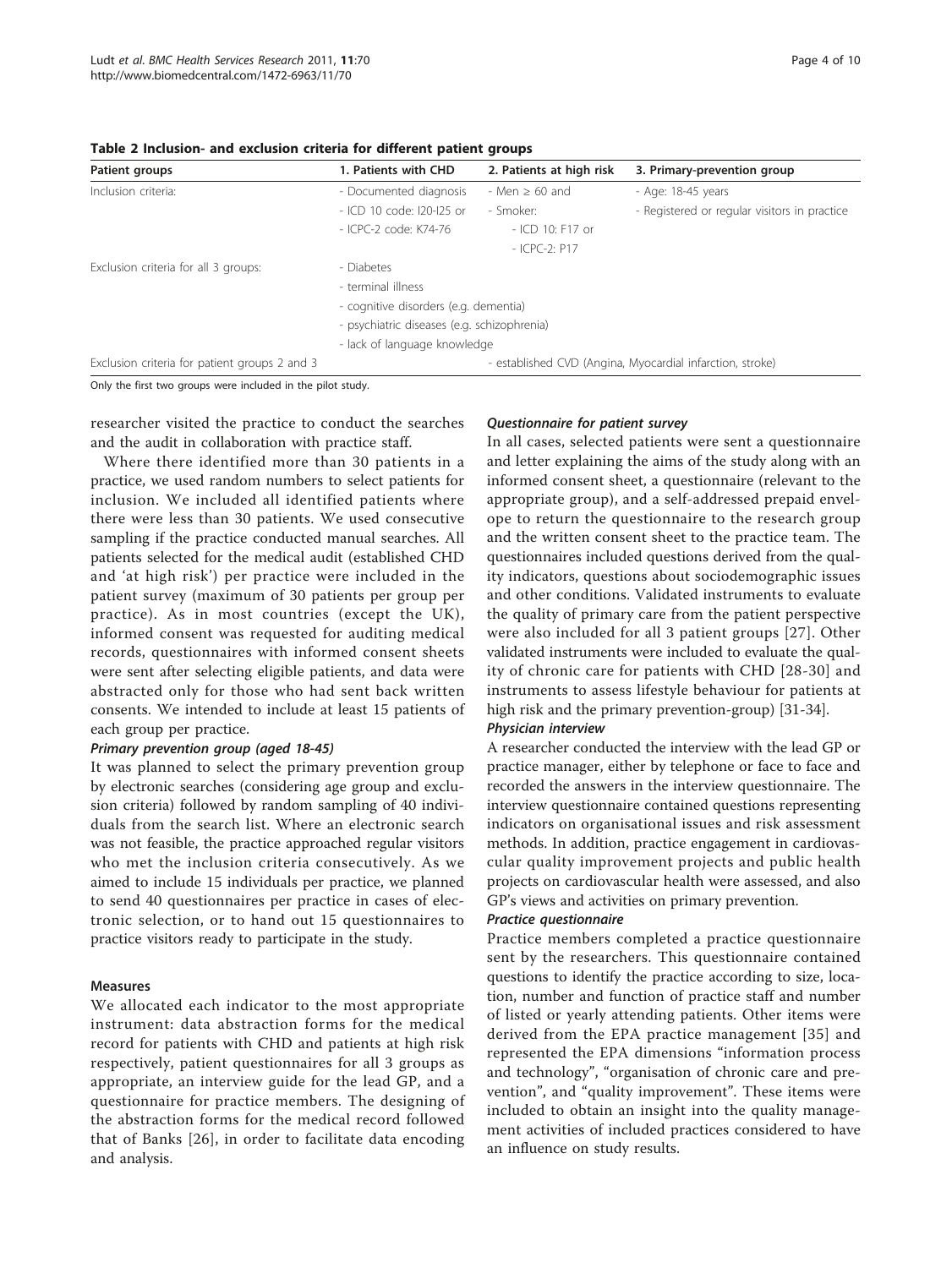<span id="page-4-0"></span>

# Pilot study

The aim of the pilot study was to assess the acceptability of the developed data collection instruments and feasibility of the methods, irrespective of the difference of nationally adapted methods. We conducted the pilot study at the

end of 2007 in 2 practices in 6 of the participating countries Belgium, Germany, the Netherlands, Slovenia, Switzerland and the United Kingdom. Not all countries had the materials translated and ready in time for the pilot study. We focused only on patients with CHD and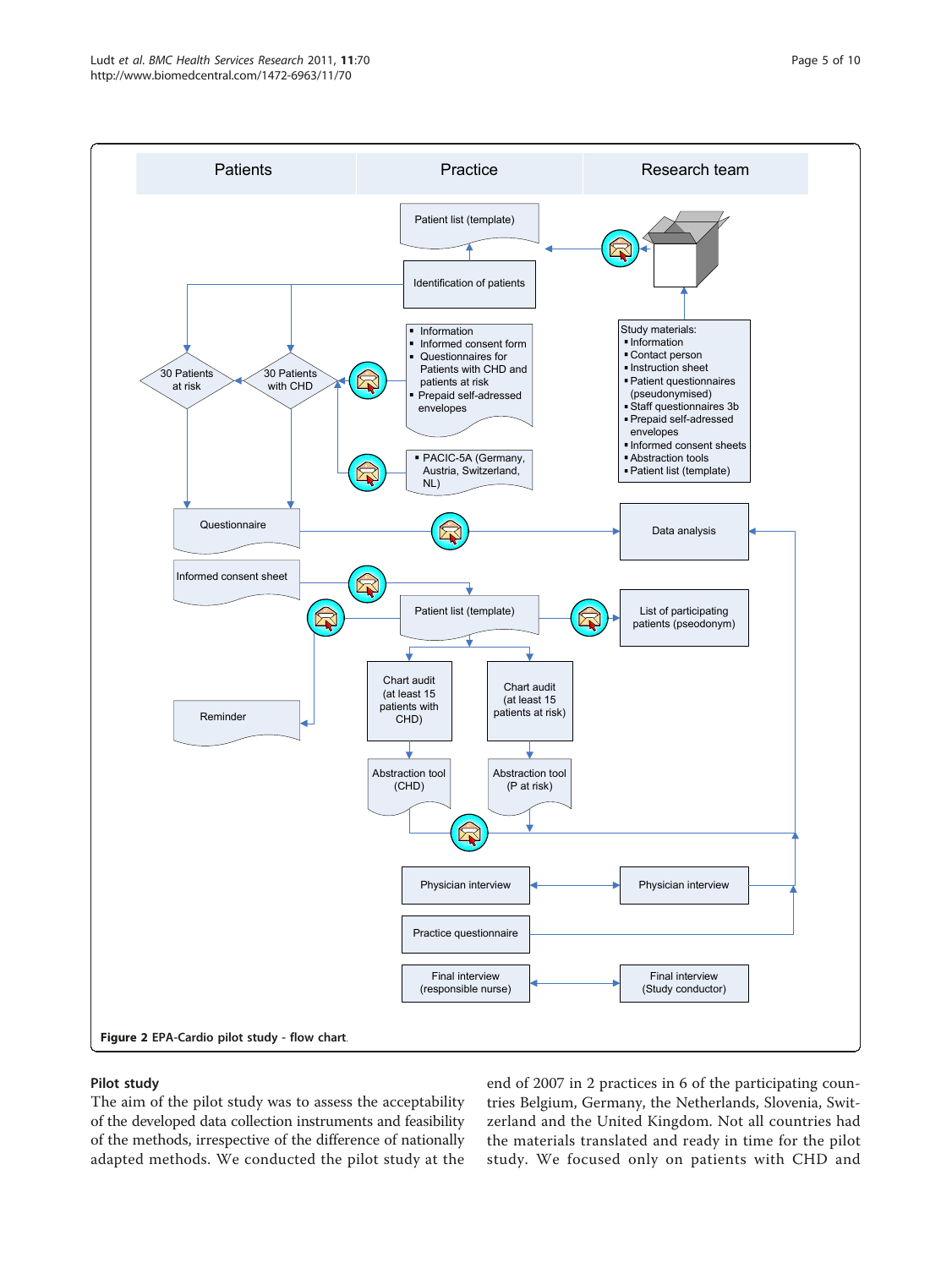patients at high risk in the pilot, because most data-collection instruments and procedures were related to these groups and the primary-prevention group was easier to select. Researchers chose the practices out of national GPnetworks, approaching them by phone or mail. In each of the participating countries, pilot practices received between 100€ and 400€ as an incentive to take part.

All practices received a package with the study materials prior to the researcher visit (UK), or conducting the data collection in house (all other countries). This consisted of instruction sheets, the flow chart (Figure [2\)](#page-4-0), questionnaires for patients, patient information, informed consent sheets and questionnaires for the practice teams.

Data collection procedures included patient selection, sending of patient questionnaires, data abstraction from the medical records, interview with the lead GP and completing of the practice questionnaire.

At the end of the pilot study, researchers interviewed the lead nurse by phone (face-to-face in the UK at the time of the visit), using an interview guide, and asked questions about the acceptability and feasibility of the instruments as well as the data-collection procedures. The pilot results were discussed at a meeting of all EPA-Cardio country coordinators, common standards were agreed, as also national adaptations to revise the instruments and procedures for subsequent use in the project. Ethical approval was sought as appropriate in the different participating countries.

## Results

The instrument was piloted in 12 European general practices, 2 general practices per country, in Belgium, Germany, the Netherlands, Slovenia, Switzerland and the UK. These practices selected a total of 268 patients with established CHD and 127 patients at high risk.

The practice teams rated study materials and instructions as easily understandable. Despite differences in data-collection procedures between the countries, all were capable of completing the assessment. It was possible to complete all procedures within 4-8 weeks. In the UK, an external reviewer completed the assessment within one working day per practice (without waiting for the replies from the patient's questionnaires).

## Data-collection procedures

## Selection of patient groups, data abstraction

The group of patients with CHD was easier to select than the group of patients at high risk, because smoking status was not well documented in the medical records, and small practices could not select enough patients in this group. Therefore, it was possible to identify 30 patients with CHD in most practices, whereas the number of patients selected at high risk was between 8 and 30 (in larger practices with patient lists of >10000 patients).

#### Patient Questionnaires

The patients had some difficulties in completing the questionnaires, especially the PACIC-instrument, often asking nurses for explanations. Patient lists were used as check lists to follow the audit procedures, control the questionnaire responses, and send a reminder if necessary. Most of the countries sent reminders by mail. In Germany, the practice nurses reminded patients by telephone. Sending reminders was not permissible in the UK. The response rates were between 50% (UK) and 100% (Slovenia).

# Interview with the lead GP

The researcher carried out the interview with the lead GP either in a face-to-face meeting (UK) or, in most countries, by telephone. The interview lasted 15-20 min. Questionnaire for the practice team

Practice teams had no problems with completing the questionnaire for practice members. They needed 20-30 minutes to answer all questions.

# Factors that contributed to the success or failure of data collection

There was a good level of practice co-operation with the research team of each country. Practices considered the instructions for patient selection and data-collection procedures as helpful, as well as the possibility to contact the research team if problems arose with study procedures. The practices reported that the selection of the eligible study patients from the medical records raised the major problem and consumed the most time of the audit. In most countries, nurses needed the help of the GP because they were not familiar with ICD or ICPC codes and searches run with the practice software.

# The final EPA-Cardio instrument

Finally, researchers of 9 European countries developed and agreed the final EPA-Cardio instrument (table [3](#page-6-0)). The instrument consisted of 4 types of paper-based instruments: abstraction forms to collect the data from the medical records, an interview questionnaire for the lead GP, patient questionnaires for 3 different patient groups, and a questionnaire for practice teams. The instrument included 74 quality indicators (37 core set and 37 broad set) that were previously agreed in the Delphi procedures. The main revisions in comparison to the pilot instruments were changes to the definition of the high-risk group to facilitate patient selection. We finally defined this group by risk calculation with recommended tools according to national guidelines, e.g. 10% fatal CVD-risk as calculated by the Dutch risk tables or by using a proxy measure: Patients with three out of the following four risk factors hypertension, hypercholesterolaemia, smoking and men over 60 years. The final EPA-Cardio instrument included a questionnaire for the primary-prevention group additionally. We also decided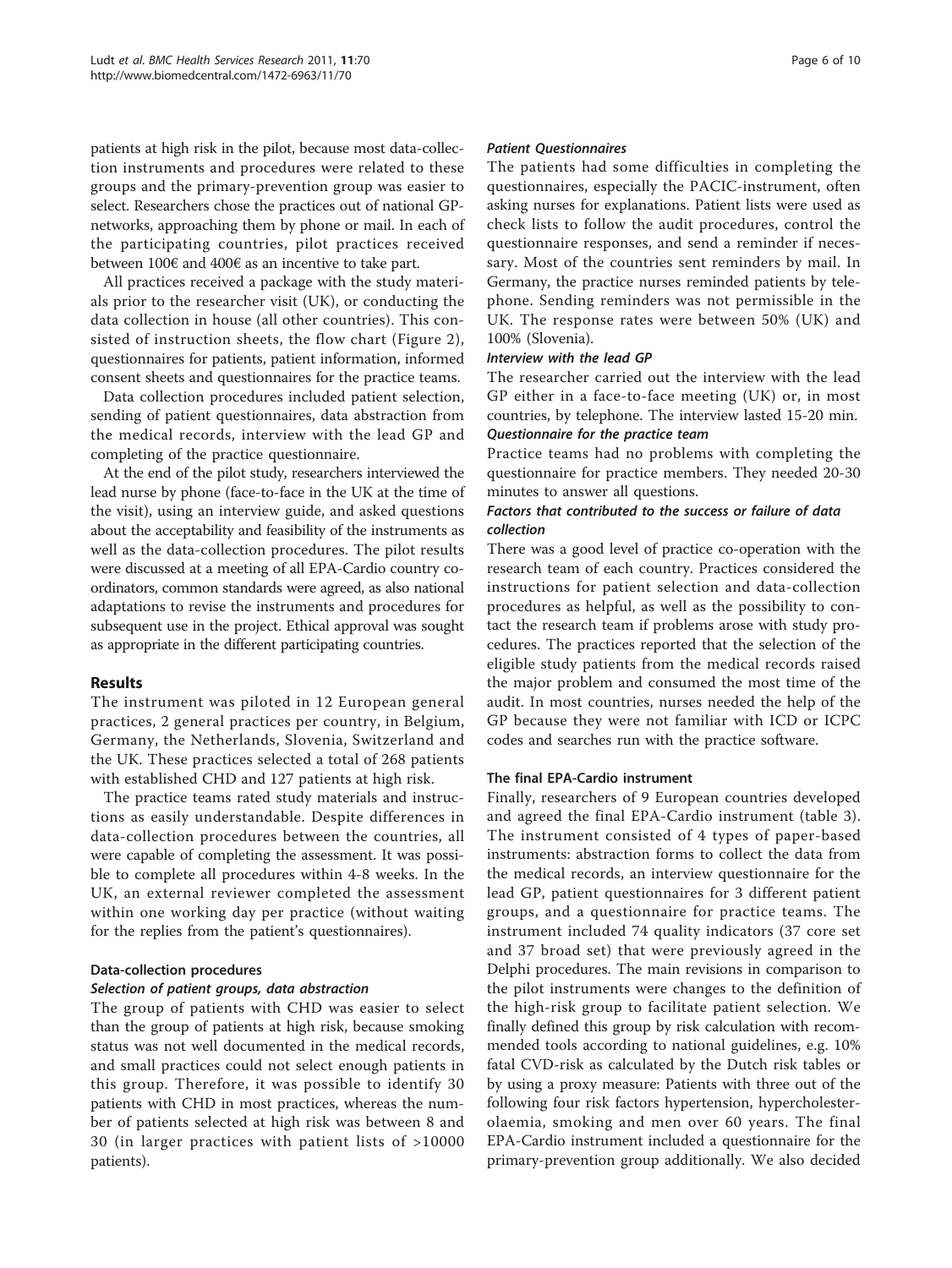#### <span id="page-6-0"></span>Table 3 The final EPA-Cardio instrument

| <b>Patients/Practice</b>      | Instruments/Data content                                                                                               | <b>Number of items</b>                                 |
|-------------------------------|------------------------------------------------------------------------------------------------------------------------|--------------------------------------------------------|
|                               | Data abstraction tools                                                                                                 |                                                        |
| Patient groups*<br>1 and $2$  | - Sex and age                                                                                                          | - 2 items                                              |
|                               | - Quality indicators (QI) on documentation of:                                                                         | - 16 items for patient group 1<br>$(18 \text{ QI})$ ** |
|                               | - Patient's lifestyle (smoking, physical activity and BMI)                                                             |                                                        |
|                               | - lifestyle advice (smoking, physical activity and diet advice)                                                        |                                                        |
|                               | - levels of blood pressure, cholesterol and blood glucose                                                              |                                                        |
|                               |                                                                                                                        | - 14 items for patient group 2<br>$(12 \text{ QI})$    |
| Patient group 1               | - QI on documentation of pharmaceutical treatment (statins, anti-platelet therapy and<br>influenza vaccination)        | $-3$ items (3 QI)                                      |
|                               | Interview guide                                                                                                        |                                                        |
| Lead GP                       | - QI on documentation an medical record                                                                                | - 8 items (8 QI)                                       |
|                               | - OI on CVD risk assessment                                                                                            | - 27 items (20 QI)                                     |
|                               | - Practice engagement in CVD-quality improvement (programs) or                                                         | - 7 items $(5 QI)$                                     |
|                               | - Practice engagement in CVD-related public health programs <sup>+</sup>                                               | - 1 item                                               |
|                               | - Views on primary prevention (lifestyle, lifestyle advice and support) <sup>+</sup>                                   | - 11 items                                             |
|                               | <b>Patient questionnaires</b>                                                                                          |                                                        |
| All patient groups:<br>1,2,3  | - Patient demographics and conditions <sup>+</sup>                                                                     | - 11 items                                             |
|                               | - Quality of primary care delivery (EUROPEP)+[27]                                                                      | - 23 items                                             |
| Patient group 1               | - QI on lifestyle advice and patient perspective                                                                       | $-2$ items (2 QI)                                      |
|                               | - Quality of chronic illness care (PACIC) <sup>+</sup> [28;29]                                                         | - 26 items                                             |
| Patient groups<br>1 and $2$   | - Quality of life / health state (EQ5D) <sup>+</sup> [51]                                                              | - 5 items and VAS                                      |
|                               | - Medication/ Medication adherence (Morisky score) <sup>+</sup> [30]                                                   | - 5 items                                              |
| Patient groups<br>$2$ and $3$ | - Lifestyle: Rapid assessment of physical activity <sup>+</sup> (RAPA) [32]                                            | - 14 items                                             |
|                               | - Lifestyle: Rapid Eating and Activity Assessment for participants - shortened version (REAP-S) - 16 items<br>$+$ [33] |                                                        |
|                               | - Lifestyle: Behavior Change Consortium: Smoking Assessment (Mid-Sized model - baseline<br>measurements)+[34]          | - 10 items                                             |
| Patient group 3               | - Views on primary prevention (lifestyle, lifestyle advice and support) +                                              | $-11$ items (6 QI)                                     |
|                               | Questionnaire for the practice team $+$                                                                                |                                                        |
| Practice team                 | - Information process and technology                                                                                   | - 11 items                                             |
|                               | - Organisation of chronic care and prevention                                                                          | - 20 items                                             |
|                               | - Quality improvement activities                                                                                       | - 13 items                                             |
|                               | - Practice size and location                                                                                           | - 5 items                                              |
|                               | - Practice staff (number and function)                                                                                 | - 7 items                                              |

 $*$  Patient groups: 1 = Patients with CHD, 2 = Patients at high risk, 3 = Primary prevention group.

\*\* The information in brackets refers to the number of quality indicators (QI) included.

<sup>+</sup> Supplementary instruments.

VAS = Visual analogue scale.

to apply to all the countries the PACIC-instrument that had been used in only 4 countries (Austria, Germany, the Netherlands and Switzerland) during the pilot. The changes to the instruments had to be translated again.

#### **Discussion**

This study provided an internationally standardized measure of cardiovascular risk management in primary

care, linked to previously selected quality indicators and pilot tested for feasibility.

## Strengths and limitations

The EPA-Cardio project was conducted by the same team that developed the EPA-practice management accreditation tool (European Practice Assessment). Lessons learned in the process were applied to EPA-Cardio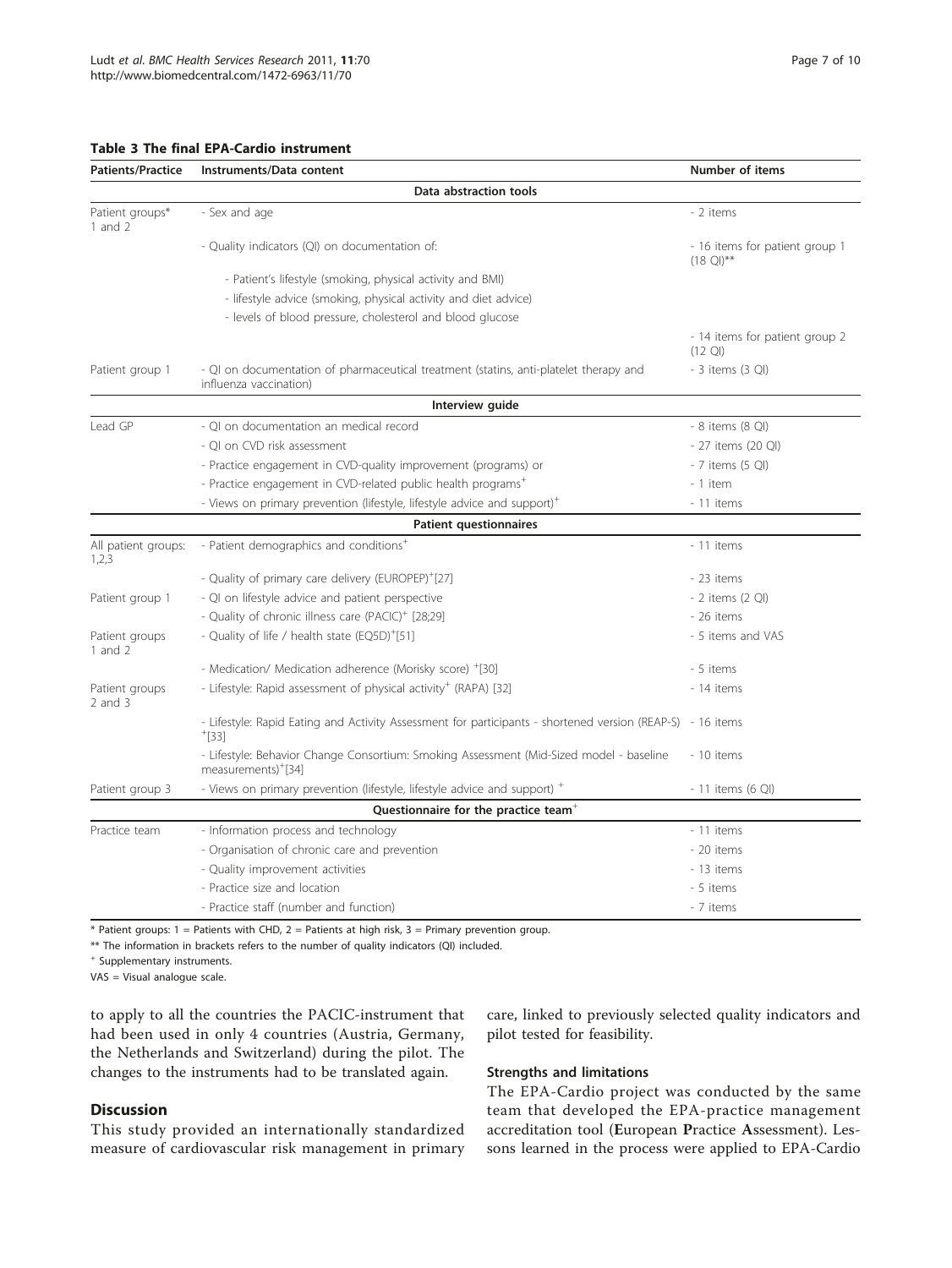[[35](#page-9-0),[36\]](#page-9-0). The basis of the EPA-Cardio instrument were quality indicators developed using a validated Delphi procedure. However, this methodology is did not cover all aspects of cardiovascular prevention and care as described and recommended in guidelines [[20\]](#page-8-0). The assessment of important activities of primary care, such as communication, empathy, teamwork, consultation time, counselling and continuity of care, require other methodologies, such as in-depth interviews e.g. [[37,38](#page-9-0)]. To complete the assessment of cardiovascular prevention and management, we supplemented the EPA-Cardio instrument with patient evaluation instruments. We therefore chose the EUROPEP-instrument because it is validated, used in many surveys and exists in the languages of all participants [\[27](#page-8-0)]. As patients' perspectives contribute considerably to the improvement in the quality of care [\[39](#page-9-0)], we also included the PACIC instrument to reflect the view of patients with established CHD [[28](#page-8-0)]. This project aims to provide better cover of primary prevention, and we therefore included validated lifestyle-assessment instruments [[31\]](#page-8-0) and self-developed questions on attitudes towards primary prevention for individuals and GPs.

We included a convenience sample of countries out of the TOPAS Europe Association [http://www.topaseurope.](http://www.topaseurope.eu) [eu](http://www.topaseurope.eu) in the study for feasibility reasons and good experiences with collaboration in past projects [[35,36](#page-9-0)]. This begs the question of whether EPA-Cardio be different if, for example, Greece and Denmark and Portugal had taken part in the study.

In the pilot, we used a small convenience sample of 2 practices in 6 of the 9 participating countries, as some countries were not able to have the study materials ready in time. The different methods used to select patient groups may lead to different populations (with limited generalisability) and different data-collection procedures, and therefore may restrict the comparability. The results of the subsequent observational study should therefore be interpreted carefully.

## Methods of data collection in general practices

The systematic collection of healthcare data across different countries in primary practice is difficult because of differences in levels of computerisation and different practice software within and between European countries [\[40](#page-9-0)]. The use of computers to record clinical data, and also the content and quality of electronic patient records, varies significantly [[41,42\]](#page-9-0). In order not to exclude countries or practices with lower levels of computerisation, it is important to apply methodologies that prevent research only from being conducted selectively in technologically highly developed practices [\[22](#page-8-0)[,43](#page-9-0)]. To make data collection feasible for practices with different technological levels in all countries, we developed

paper-based abstraction tools. However, electronic data abstraction in general practice reduces the associated workload and is a pre-condition for the implementation of quality assessment in routine care [[44\]](#page-9-0).

#### The challenge of cross-national assessment

The aim of the study was to develop standardized data collection procedures in all countries. However, it is also necessary to adapt to differences in national procedures to conduct cross-country collaborations. Perfect standardisation of data collection methods in cross-national studies is not possible due to differences in legislation and practice resources. For example, whether national data protection acts allow anyone not employed by the practice to look at patient medical records [\[45](#page-9-0)]. Another difficulty is the different standards of the ethics committees between, and even within, countries [[46,47\]](#page-9-0); for example, in some countries practice staff are allowed to collect patient data for quality improvement purposes without the permission of patients (e.g. UK, the Netherlands), whereas in others (e.g. Germany, Belgium) the informed consent of the patient is required.

#### The future of the EPA-Cardio instrument

We used the final EPA-Cardio instrument in the EPA-Cardio project within 9 participating countries between May 2008 and August 2009 [[23](#page-8-0)]. The results of this large observational study may be used to compare countries with different quality improvement strategies, such as disease management programmes in Germany [[48](#page-9-0)], indicator-based incentive contracts in the UK [[49](#page-9-0)], or practice-based support with outreach visits in the Netherlands [\[50\]](#page-9-0). This may identify best practice examples and derive quality improvement recommendations for the prevention and management of cardiovascular diseases in Europe.

## Conclusions

An internationally standardized measure of CVRM in primary care is now available, linked to previously selected quality indicators. It has been pilot tested for feasibility. Careful development and pilot testing were deemed crucial for international comparisons. Detailed assessment, analysis and feedback can be the starting point for developing quality improvement activities and for deriving recommendations at a national and pan-European level.

#### Acknowledgements

The Bertelsmann Foundation (Gütersloh, Germany) initiated and coordinated the EPA-Cardio project, in collaboration with IQ Healthcare of the Radboud University Nijmegen (Nijmegen, The Netherlands). The Bertelsmann Foundation also supported the project financially (without restrictions on the scientific work), and each of the project participants invested additional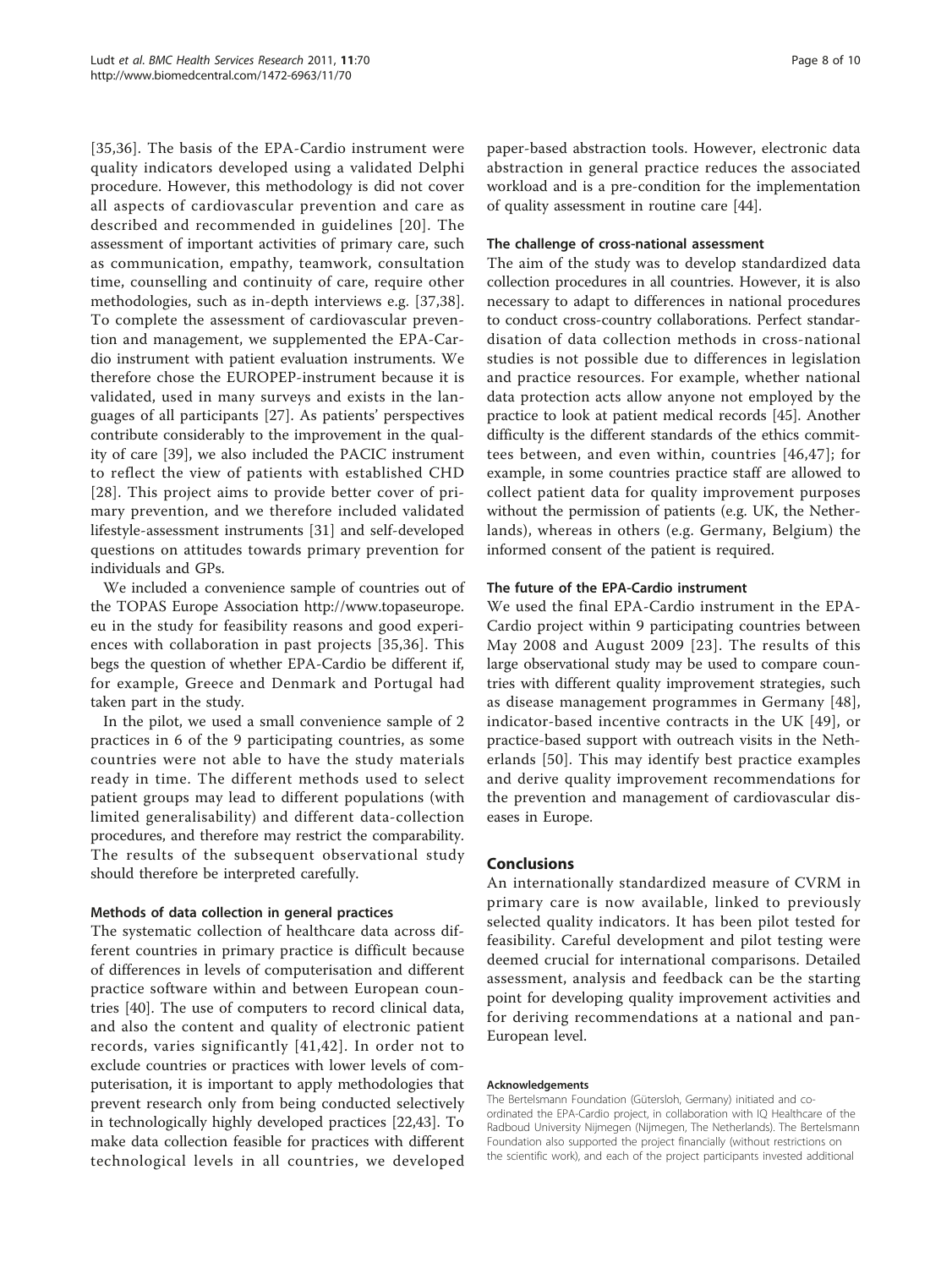<span id="page-8-0"></span>resources in the project. The following individuals were part of the EPA-Cardio group, in addition to the authors of this study protocol: Ester Cornelis (Belgium), Eva Frigola (Spain), Glyn Elwyn (UK), Reinhold Glehr (Austria), Margalit Goldfracht (Israel), Hector Falcoff (France), Lilian Michlig (Switzerland), Esko Kumpusalo (Finland), Janko Kersnik (Slovenia), Kati Kettunen (Finland), Beat Künzi (Switzerland), Solene Martin (France), Davorina Petek (Slovenia), Ingrid Pichler (Austria), Martin Roland (UK), Marianne Samuelson (France), Veerle van der Stighelen (Belgium), Trudy van der Weijden (Netherlands).

#### Author details

<sup>1</sup>University of Heidelberg Hospital, Department of General Practice and Health Services Research, Voßstrasse 2, D-69115 Heidelberg, Germany. <sup>2</sup>National Primary Care Research and Development Centre, University of Manchester, Williamson Building, Manchester. M13 9PL, UK. <sup>3</sup>Radboud University Nijmegen Medical Centre, Scientific Institute for Quality of Healthcare, P.O. Box 9101, 6500 HB Nijmegen, the Netherlands.

#### Authors' contributions

MW developed the overall outline of the EPA-Cardio project. SC coordinated the international selection of performance indicators, on which the EPA-Cardio audit instrument is based. SL co-ordinated the development and pilot testing of the measures and wrote the draft and the final version of this paper. JvL contributed to the development and selection of measurements. RG was the project leader of EPA-Cardio and JS was supervisor of the research reported in this paper. All authors critically assessed and approved this paper.

#### Competing interests

The authors declare that they have no competing interests.

Received: 9 December 2010 Accepted: 7 April 2011 Published: 7 April 2011

#### References

- 1. Leal J, Luengo-Fernandez R, Gray A, Petersen S, Rayner M: [Economic](http://www.ncbi.nlm.nih.gov/pubmed/16495286?dopt=Abstract) [burden of cardiovascular diseases in the enlarged European Union.](http://www.ncbi.nlm.nih.gov/pubmed/16495286?dopt=Abstract) Eur Heart J 2006, 27(13):1610-1619.
- 2. Sheridan SL, Viera AJ, Krantz MJ, Ice CL, Steinman LE, Peters KE, et al: [The](http://www.ncbi.nlm.nih.gov/pubmed/20142567?dopt=Abstract) [effect of giving global coronary risk information to adults: a systematic](http://www.ncbi.nlm.nih.gov/pubmed/20142567?dopt=Abstract) [review.](http://www.ncbi.nlm.nih.gov/pubmed/20142567?dopt=Abstract) Arch Intern Med 2010, 170(3):230-239.
- Waldron CA, van der WT, Ludt S, Gallacher J, Elwyn G: [What are effective](http://www.ncbi.nlm.nih.gov/pubmed/20471766?dopt=Abstract) [strategies to communicate cardiovascular risk information to patients? A](http://www.ncbi.nlm.nih.gov/pubmed/20471766?dopt=Abstract) [systematic review.](http://www.ncbi.nlm.nih.gov/pubmed/20471766?dopt=Abstract) Patient Educ Couns 2010.
- 4. Graham I, Atar D, Borch-Johnsen K, Boysen G, Burell G, Cifkova R, et al: [European guidelines on cardiovascular disease prevention in clinical](http://www.ncbi.nlm.nih.gov/pubmed/17726407?dopt=Abstract) [practice. Fourth Joint Task Force of the European Society of Cardiology](http://www.ncbi.nlm.nih.gov/pubmed/17726407?dopt=Abstract) [and other Societies on Cardiovascular Disease Prevention in Clinical](http://www.ncbi.nlm.nih.gov/pubmed/17726407?dopt=Abstract) [Practice.](http://www.ncbi.nlm.nih.gov/pubmed/17726407?dopt=Abstract) Eur J Cardiovasc Prev Rehabil 2007, 14(S2):S1-S113.
- 5. Ferket BS, Colkesen EB, Visser JJ, Spronk S, Kraaijenhagen RA, Steyerberg EW, et al: [Systematic review of guidelines on cardiovascular](http://www.ncbi.nlm.nih.gov/pubmed/20065196?dopt=Abstract) [risk assessment: Which recommendations should clinicians follow for a](http://www.ncbi.nlm.nih.gov/pubmed/20065196?dopt=Abstract) [cardiovascular health check?](http://www.ncbi.nlm.nih.gov/pubmed/20065196?dopt=Abstract) Arch Intern Med 2010, 170(1):27-40.
- 6. Van Lieshout J, Wensing M, Campbell SM, Grol R: [Primary care strength](http://www.ncbi.nlm.nih.gov/pubmed/19355798?dopt=Abstract) [linked to prevention programs for cardiovascular disease.](http://www.ncbi.nlm.nih.gov/pubmed/19355798?dopt=Abstract) Am J Manag Care 2009, 15(4):255-262.
- 7. D'Agostino RB, Vasan RS, Pencina MJ, Wolf PA, Cobain M, Massaro JM, et al: [General Cardiovascular Risk Profile for Use in Primary Care: The](http://www.ncbi.nlm.nih.gov/pubmed/18212285?dopt=Abstract) [Framingham Heart Study.](http://www.ncbi.nlm.nih.gov/pubmed/18212285?dopt=Abstract) Circulation 2008, 117(6):743-753.
- Conroy RM, Pyorala K, Fitzgerald AP, Sans S, Menotti A, De Backer G, et al: [Estimation of ten-year risk of fatal cardiovascular disease in Europe: the](http://www.ncbi.nlm.nih.gov/pubmed/12788299?dopt=Abstract) [SCORE project.](http://www.ncbi.nlm.nih.gov/pubmed/12788299?dopt=Abstract) Eur Heart J 2003, 24(11):987-1003.
- Hippisley-Cox J, Coupland C, Vinogradova Y, Robson J, May M, Brindle P: [Derivation and validation of QRISK, a new cardiovascular disease risk](http://www.ncbi.nlm.nih.gov/pubmed/17615182?dopt=Abstract) [score for the United Kingdom: prospective open cohort study.](http://www.ncbi.nlm.nih.gov/pubmed/17615182?dopt=Abstract) BMJ 2007, 335(7611):136.
- 10. Krones T, Keller H, Sonnichsen A, Sadowski EM, Baum E, Wegscheider K, et al: [Absolute Cardiovascular Disease Risk and Shared Decision Making](http://www.ncbi.nlm.nih.gov/pubmed/18474884?dopt=Abstract) [in Primary Care: A Randomized Controlled Trial.](http://www.ncbi.nlm.nih.gov/pubmed/18474884?dopt=Abstract) Ann Fam Med 2008, 6(3):218-227.
- 11. van Steenkiste B, van der WT, Stoffers HE, Kester AD, Timmermans DR, Grol R: [Improving cardiovascular risk management: a randomized,](http://www.ncbi.nlm.nih.gov/pubmed/17301626?dopt=Abstract) [controlled trial on the effect of a decision support tool for patients and](http://www.ncbi.nlm.nih.gov/pubmed/17301626?dopt=Abstract) [physicians.](http://www.ncbi.nlm.nih.gov/pubmed/17301626?dopt=Abstract) Eur J Cardiovasc Prev Rehabil 2007, 14(1):44-50.
- 12. Bonnevie L, Thomsen T, Jorgensen T: [The use of computerized decision](http://www.ncbi.nlm.nih.gov/pubmed/15703506?dopt=Abstract) [support systems in preventive cardiology](http://www.ncbi.nlm.nih.gov/pubmed/15703506?dopt=Abstract)–principal results from the national [PRECARD survey in Denmark.](http://www.ncbi.nlm.nih.gov/pubmed/15703506?dopt=Abstract) Eur J Cardiovasc Prev Rehabil 2005, 12(1):52-55.
- 13. Getz L, Kirkengen AL, Hetlevik I, Romundstad S, Sigurdsson JA: [Ethical](http://www.ncbi.nlm.nih.gov/pubmed/15765634?dopt=Abstract) [dilemmas arising from implementation of the European guidelines on](http://www.ncbi.nlm.nih.gov/pubmed/15765634?dopt=Abstract) [cardiovascular disease prevention in clinical practice.](http://www.ncbi.nlm.nih.gov/pubmed/15765634?dopt=Abstract) Scandinavian Journal of Primary Health Care 2004, 22(4):202-208.
- 14. Mosca L, Linfante AH, Benjamin EJ, Berra K, Hayes SN, Walsh BW, et al: [National Study of Physician Awareness and Adherence to Cardiovascular](http://www.ncbi.nlm.nih.gov/pubmed/15687140?dopt=Abstract) [Disease Prevention Guidelines.](http://www.ncbi.nlm.nih.gov/pubmed/15687140?dopt=Abstract) Circulation 2005, 111(4):499-510.
- 15. Chauhan U: [Cardiovascular disease prevention in primary care.](http://www.ncbi.nlm.nih.gov/pubmed/17339273?dopt=Abstract) Br Med Bull 2007, ldm002.
- 16. Kotseva K, Wood D, De Backer G, De Bacquer D, Pyorala K, Keil U: Cardiovascular prevention guidelines in daily practice: a comparison of EUROASPIRE I, II, and III surveys in eight European countries. The Lancet 2009, 373(9667):929-940.
- 17. WHO: World Health Report 2008. WHO, Geneva; 2008.
- 18. Starfield B, Shi L, Macinko J: [Contribution of primary care to health](http://www.ncbi.nlm.nih.gov/pubmed/16202000?dopt=Abstract) [systems and health.](http://www.ncbi.nlm.nih.gov/pubmed/16202000?dopt=Abstract) Milbank Q 2005, 83(3):457-502.
- 19. Burge FI, Bower K, Putnam W, Cox JL: [Quality indicators for cardiovascular](http://www.ncbi.nlm.nih.gov/pubmed/17440644?dopt=Abstract) [primary care.](http://www.ncbi.nlm.nih.gov/pubmed/17440644?dopt=Abstract) Can J Cardiol 2007, 23(5):383-388.
- 20. Perera R, Dowell T, Crampton P, Kearns R: [Panning for gold: an evidence](http://www.ncbi.nlm.nih.gov/pubmed/16678295?dopt=Abstract)[based tool for assessment of performance indicators in primary health](http://www.ncbi.nlm.nih.gov/pubmed/16678295?dopt=Abstract) [care.](http://www.ncbi.nlm.nih.gov/pubmed/16678295?dopt=Abstract) Health Policy 2007, 80(2):314-327.
- 21. Campbell SM, Reeves D, Kontopantelis E, Sibbald B, Roland M: [Effects of](http://www.ncbi.nlm.nih.gov/pubmed/19625717?dopt=Abstract) [pay for performance on the quality of primary care in England.](http://www.ncbi.nlm.nih.gov/pubmed/19625717?dopt=Abstract) N Engl J Med 2009, 361(4):368-378.
- 22. Kirk SA, Campbell SM, Kennell-Webb S, Reeves D, Roland MO, Marshall MN: [Assessing the quality of care of multiple conditions in general practice:](http://www.ncbi.nlm.nih.gov/pubmed/14645757?dopt=Abstract) [practical and methodological problems.](http://www.ncbi.nlm.nih.gov/pubmed/14645757?dopt=Abstract) Qual Saf Health Care 2003, 12(6):421-427.
- 23. McGlynn EA, Asch SM, Adams J, Keesey J, Hicks J, DeCristofaro A, et al: [The](http://www.ncbi.nlm.nih.gov/pubmed/12826639?dopt=Abstract) [quality of health care delivered to adults in the United States.](http://www.ncbi.nlm.nih.gov/pubmed/12826639?dopt=Abstract) N Engl J Med 2003, 348(26):2635-2645.
- 24. Campbell SM, Ludt S, Van Lieshout J, Boffin N, Wensing M, Petek D, et al: [Quality indicators for the prevention and management of cardiovascular](http://www.ncbi.nlm.nih.gov/pubmed/18695594?dopt=Abstract) [disease in primary care in nine European countries.](http://www.ncbi.nlm.nih.gov/pubmed/18695594?dopt=Abstract) Eur J Cardiovasc Prev Rehabil 2008, 15(5):509-515.
- 25. Guillemin F, Bombardier C, Beaton D: [Cross-cultural adaptation of health](http://www.ncbi.nlm.nih.gov/pubmed/8263569?dopt=Abstract)[related quality of life measures: literature review and proposed](http://www.ncbi.nlm.nih.gov/pubmed/8263569?dopt=Abstract) [guidelines.](http://www.ncbi.nlm.nih.gov/pubmed/8263569?dopt=Abstract) J Clin Epidemiol 1993, 46(12):1417-1432.
- 26. Banks NJ: [Designing medical record abstraction forms.](http://www.ncbi.nlm.nih.gov/pubmed/9690890?dopt=Abstract) Int J Qual Health Care 1998, 10(2):163-167.
- 27. Grol R, Wensing M, Mainz J, Jung HP, Ferreira P, Hearnshaw H, et al: [Patients in Europe evaluate general practice care: an international](http://www.ncbi.nlm.nih.gov/pubmed/11141874?dopt=Abstract) [comparison.](http://www.ncbi.nlm.nih.gov/pubmed/11141874?dopt=Abstract) Br J Gen Pract 2000, 50(460):882-887.
- 28. Glasgow RE, Wagner EH, Schaefer J, Mahoney LD, Reid RJ, Greene SM: [Development and validation of the Patient Assessment of Chronic](http://www.ncbi.nlm.nih.gov/pubmed/15838407?dopt=Abstract) [Illness Care \(PACIC\).](http://www.ncbi.nlm.nih.gov/pubmed/15838407?dopt=Abstract) Med Care 2005, 43(5):436-444.
- 29. Glasgow RE, Emont S, Miller DC: [Assessing delivery of the five](http://www.ncbi.nlm.nih.gov/pubmed/16751630?dopt=Abstract) 'As' for [patient-centered counseling.](http://www.ncbi.nlm.nih.gov/pubmed/16751630?dopt=Abstract) Health Promot Int 2006, 21(3):245-255.
- 30. Morisky DE, Green LW, Levine DM: [Concurrent and predictive validity of a](http://www.ncbi.nlm.nih.gov/pubmed/3945130?dopt=Abstract) [self-reported measure of medication adherence.](http://www.ncbi.nlm.nih.gov/pubmed/3945130?dopt=Abstract) Med Care 1986, 24(1):67-74.
- 31. Glasgow RE, Ory MG, Klesges LM, Cifuentes M, Fernald DH, Green LA: [Practical and relevant self-report measures of patient health behaviors](http://www.ncbi.nlm.nih.gov/pubmed/15671195?dopt=Abstract) [for primary care research.](http://www.ncbi.nlm.nih.gov/pubmed/15671195?dopt=Abstract) Ann Fam Med 2005, 3(1):73-81.
- 32. Topolski TD, LoGerfo J, Patrick DL, Williams B, Walwick J, Patrick MB: [The](http://www.ncbi.nlm.nih.gov/pubmed/16978493?dopt=Abstract) [Rapid Assessment of Physical Activity \(RAPA\) among older adults.](http://www.ncbi.nlm.nih.gov/pubmed/16978493?dopt=Abstract) Prev Chronic Dis 2006, 3(4):A118.
- 33. Segal-Isaacson CJ, Wylie-Rosett J, Gans KM: [Validation of a Short Dietary](http://www.ncbi.nlm.nih.gov/pubmed/15510530?dopt=Abstract) [Assessment Questionnaire: The Rapid Eating and Activity Assessment for](http://www.ncbi.nlm.nih.gov/pubmed/15510530?dopt=Abstract) [Participants Short Version \(REAP-S\).](http://www.ncbi.nlm.nih.gov/pubmed/15510530?dopt=Abstract) The Diabetes Educator 2004, 30(5):774-781.
- 34. Yaroch AL, Nebeling L, Thompson FE, Hurley TG, Hebert JR, Toobert DJ, et al: [Baseline Design Elements and Sample Characteristics for Seven](http://www.ncbi.nlm.nih.gov/pubmed/18156423?dopt=Abstract)